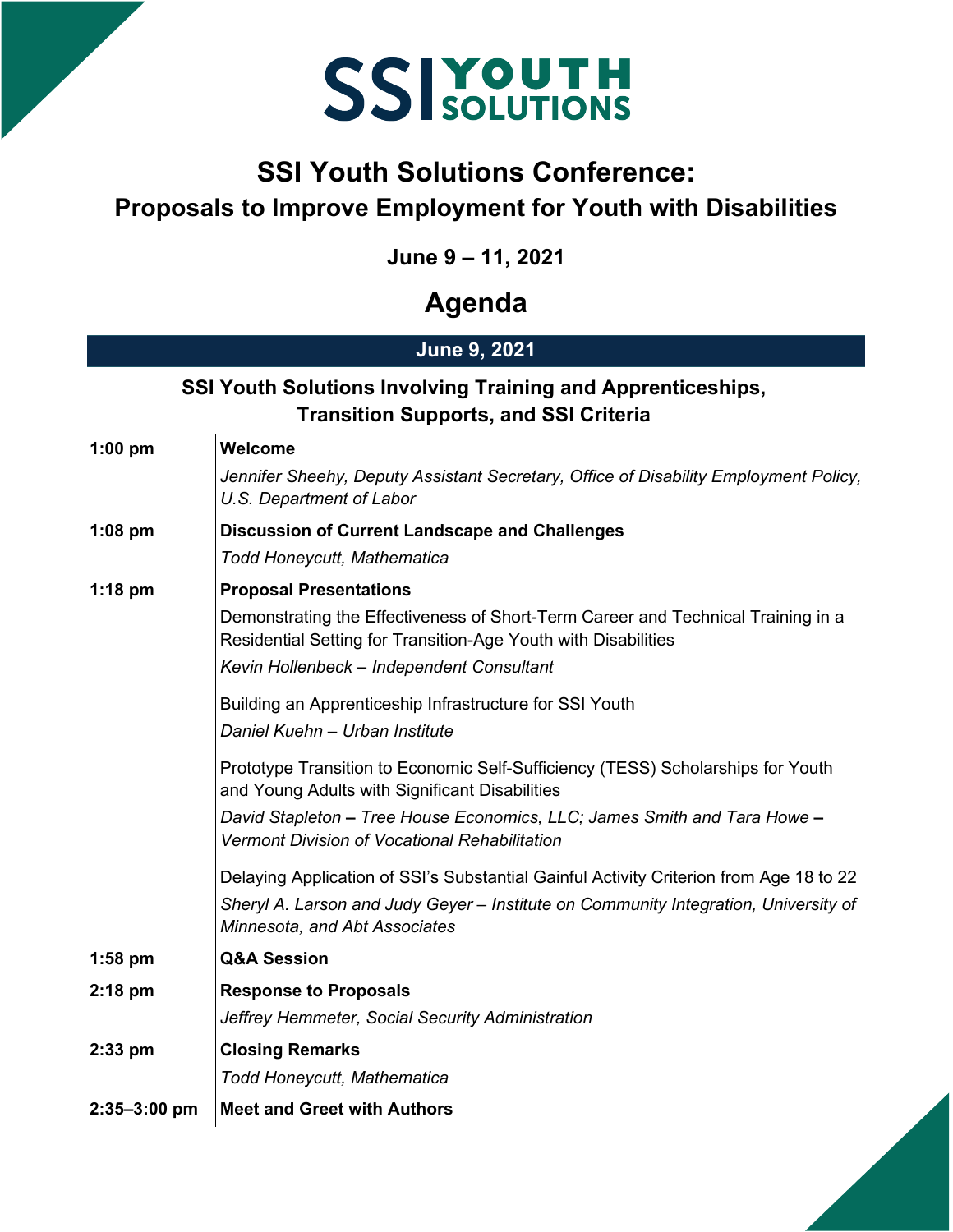# SSIYOUTH

### **June 10, 2021**

| <b>SSI Youth Solutions Involving Case Management</b> |                                                                                                                                                                                |  |
|------------------------------------------------------|--------------------------------------------------------------------------------------------------------------------------------------------------------------------------------|--|
| $1:00$ pm                                            | Welcome                                                                                                                                                                        |  |
|                                                      | John Tambornino, Senior Advisor, Office of Disability Employment Policy, U.S.<br><b>Department of Labor</b>                                                                    |  |
| $1:05$ pm                                            | <b>Discussion of Current Landscape and Challenges</b>                                                                                                                          |  |
|                                                      | Amal Harrati, Mathematica                                                                                                                                                      |  |
| $1:15$ pm                                            | <b>Proposal Presentations</b>                                                                                                                                                  |  |
|                                                      | Transition Linkage Tool: A System Approach to Enhance Post-School Employment<br>Outcomes                                                                                       |  |
|                                                      | Jade Gingerich and Kelli Crane - Maryland Department of Disabilities, and<br>University of Maryland-College Park                                                               |  |
|                                                      | Policy Considerations for Implementing Youth and Family Case Management<br><b>Strategies Across Systems</b>                                                                    |  |
|                                                      | Andrew Karhan and Thomas Golden – Yang Tan Institute on Employment and<br><b>Disability, Cornell University</b>                                                                |  |
|                                                      | Improving Youth SSI Recipients' Employment Outcomes through an Integrated<br>Treatment Team Intervention in a Health Care Setting                                              |  |
|                                                      | Aryn Taylor, Teresa Nguyen, and Melanie Honsbruch - Colorado Office of<br><b>Employment First, University of Colorado Anschutz Medical Campus</b>                              |  |
|                                                      | The Family Empowerment Model: Improving Employment for Youth Receiving<br><b>Supplemental Security Income</b>                                                                  |  |
|                                                      | Catherine Anderson, Ellie Hartman, and D.J. Ralston - University of Wisconsin-<br>Stout, Behavior Evaluation Consultation, LLC, and The George Washington<br><b>University</b> |  |
| $1:55$ pm                                            | <b>Q&amp;A Session</b>                                                                                                                                                         |  |
| $2:15$ pm                                            | <b>Response to Proposals</b>                                                                                                                                                   |  |
|                                                      | Richard Luecking, University of Maryland and Paul Wehman, Virginia<br><b>Commonwealth University</b>                                                                           |  |
| 2:30 pm                                              | <b>Closing Remarks</b>                                                                                                                                                         |  |
|                                                      | Amal Harrati, Mathematica                                                                                                                                                      |  |
| $2:35 - 3:00$ pm                                     | <b>Meet and Greet with Authors</b>                                                                                                                                             |  |